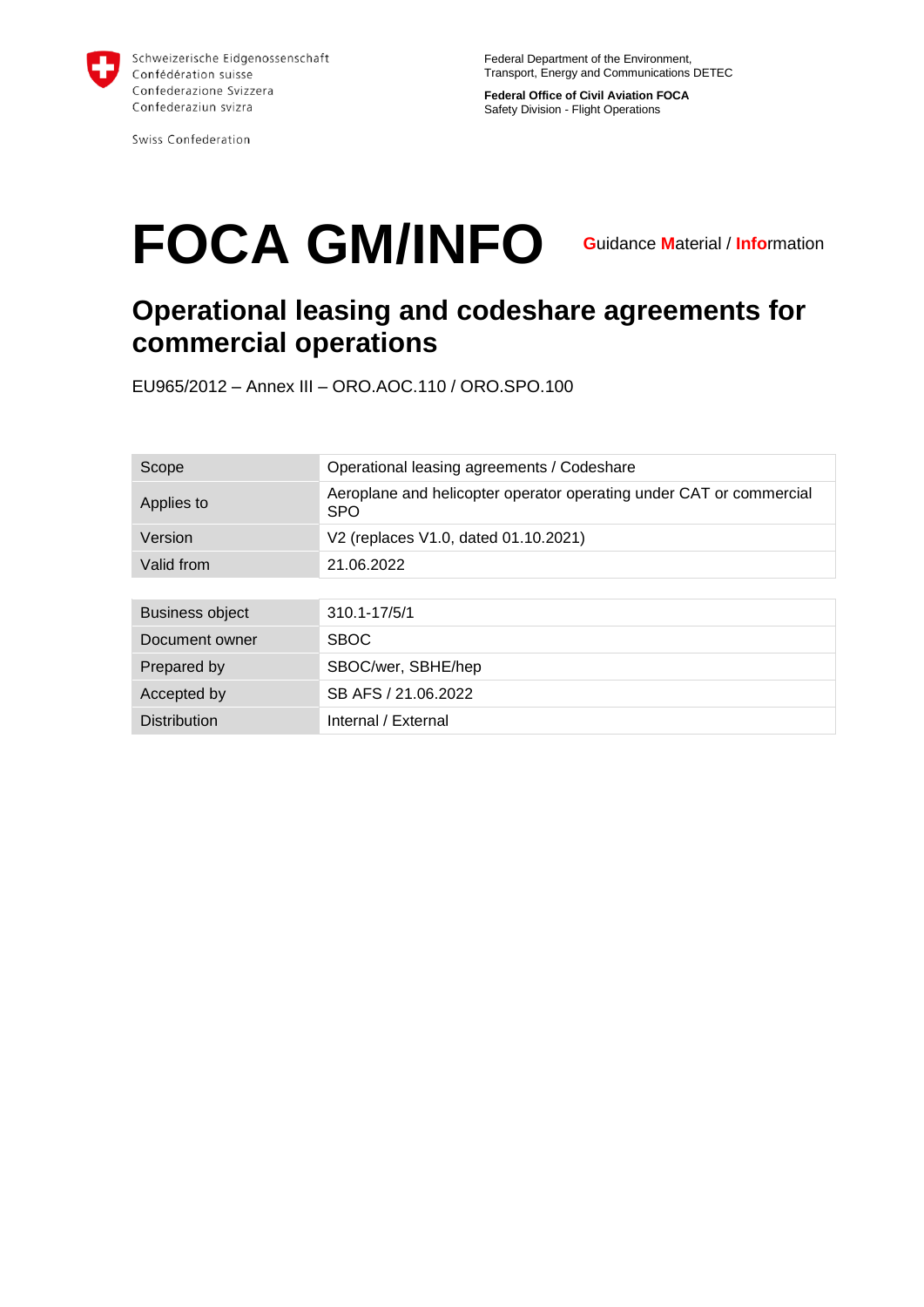#### Table of Contents (ToC)

| $\mathbf 0$  |       |  |
|--------------|-------|--|
|              | 0.1   |  |
|              | 0.2   |  |
|              | 0.3   |  |
| 1            |       |  |
|              | 1.1   |  |
|              | 1.2   |  |
|              | 1.3   |  |
|              | 1.4   |  |
|              | 1.5   |  |
|              | 1.6   |  |
|              | 1.7   |  |
| $\mathbf{2}$ |       |  |
|              | 2.1   |  |
|              | 2.2   |  |
|              | 2.3   |  |
|              | 2.3.1 |  |
|              |       |  |
|              |       |  |
|              | 2.4   |  |
| 3            |       |  |
| 4            |       |  |
|              | 4.1   |  |
|              | 4.2   |  |
|              | 4.3   |  |
|              | 4.4   |  |
| 5            |       |  |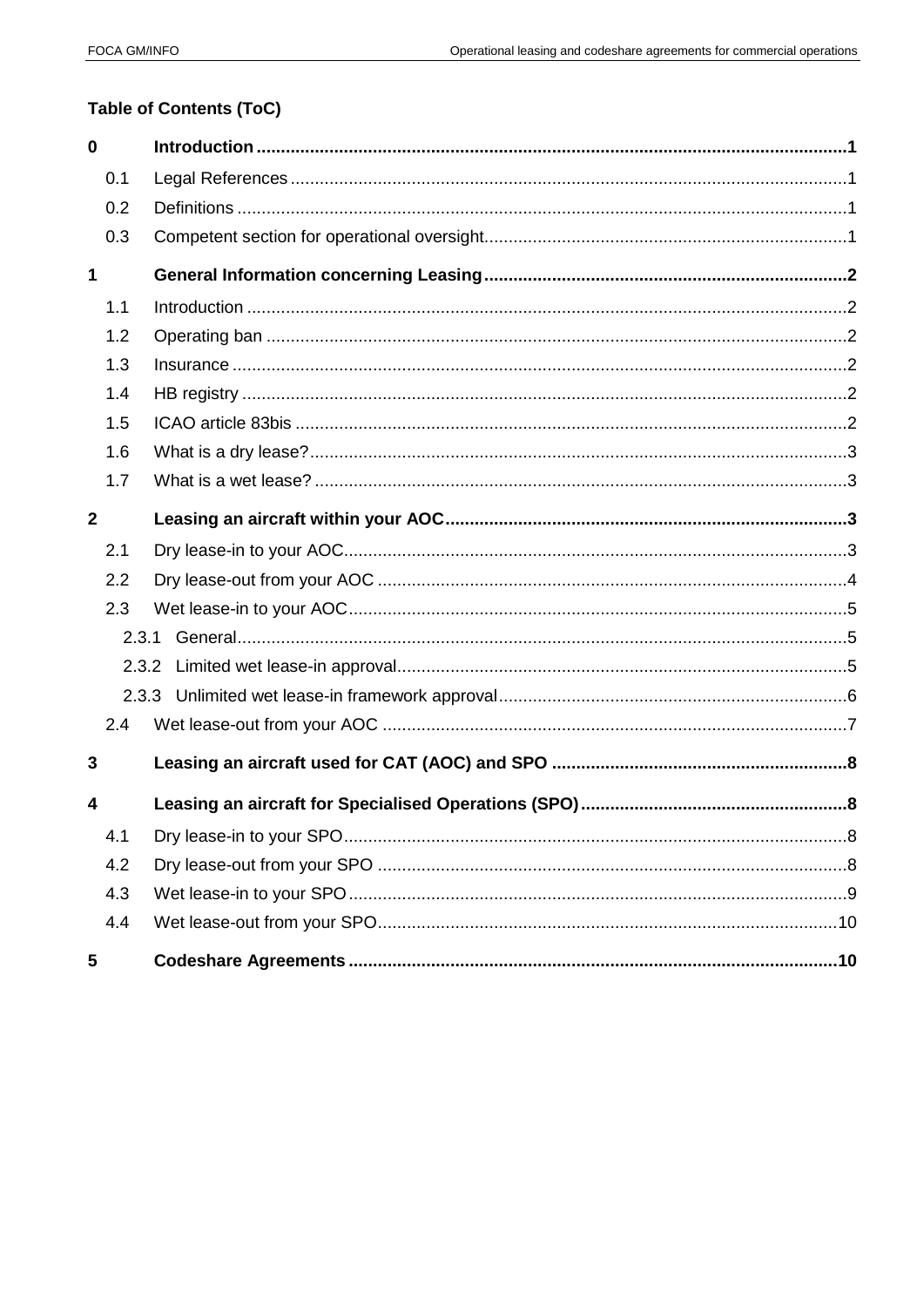### <span id="page-2-0"></span>**0 Introduction**

This doucument provides information about the handling of leasing and codeshare agreements and the specific treatment for aeroplane and helicopter operator with CAT operations or commercial SPO.

#### <span id="page-2-1"></span>**0.1 Legal References**

Legal references may be found in Commission Regulation (EU) No 965/2012 and further regulations referred to therein, e.g.:

- ORO.AOC.110 Leasing agreements
- ORO.AOC.115 Codeshare agreements
- ORO.SPO.100 Leasing within commercial SPO
- ORO.MLR.100 Leasing agreements in Manuals, Logs and Records

| <b>AOG</b>                            | aircraft on ground and not airworthy                                                                                                                                                                                                                                                                                                                                                                                           |
|---------------------------------------|--------------------------------------------------------------------------------------------------------------------------------------------------------------------------------------------------------------------------------------------------------------------------------------------------------------------------------------------------------------------------------------------------------------------------------|
| Leasing statement                     | Statement signed by the lessee that the parties to the lease agreement<br>fully understand their respective responsibilities under the applicable regu-<br>lations.                                                                                                                                                                                                                                                            |
| Community (CM)<br><b>Member State</b> | means either a Member State of the European Union (27 Member<br>States), or an EFTA State (Iceland, Liechtenstein, Norway and Switzer-<br>land), including the following territories in which Regulation (EU)<br>2018/1139 (Basic Regulation) applies: Åland Islands, Azores, Madeira,<br>Canary Islands, Guadeloupe, French Guiana, Martinique, Réunion, Saint-<br>Martin, Mayotte (according applicability of EASA Part-TCO) |
| Lessee                                | " the party to which the aircraft is leased" (ICAO Doc 8335).                                                                                                                                                                                                                                                                                                                                                                  |
| Lessor                                | " the party from which the aircraft is leased" (ICAO Doc 8335).                                                                                                                                                                                                                                                                                                                                                                |
| State of Operator                     | " the State in which the operator's principal place of business is located<br>or, if there is no such place of business, the operator's permanent resi-<br>dence." (ICAO Doc 8335)                                                                                                                                                                                                                                             |
| <b>State of Registry</b>              | " the State on whose register the aircraft is entered" (ICAO Doc 8335).                                                                                                                                                                                                                                                                                                                                                        |
| Third Country (TC)                    | means any country outside the Community                                                                                                                                                                                                                                                                                                                                                                                        |
| <b>Community Leasing</b>              | means you dry lease in/out an aircraft registered in the Community, or<br>you wet lease-in/out an aircraft from/to a commercial operator (AOC/SPO)<br>certified by / with principle place of business in a country in the Commu-<br>nity.                                                                                                                                                                                      |
| <b>Third Country Leasing</b>          | means you lease in/out an aircraft registered in a third country (dry<br>lease), or from/to a third country operator (wet lease)                                                                                                                                                                                                                                                                                               |
| <b>HRA</b>                            | Authorisation of high risk commercial specialised operations, called "high<br>risk authorisation".                                                                                                                                                                                                                                                                                                                             |

#### <span id="page-2-2"></span>**0.2 Definitions**

#### <span id="page-2-3"></span>**0.3 Competent section for operational oversight**

For aeroplane: [sboc@bazl.admin.ch](mailto:sboc@bazl.admin.ch)

For helicopter: [heli@bazl.damin.ch](mailto:heli@bazl.damin.ch)

To apply for a leasing approval, contact your competent section for operational oversight and provide the information required as stated below.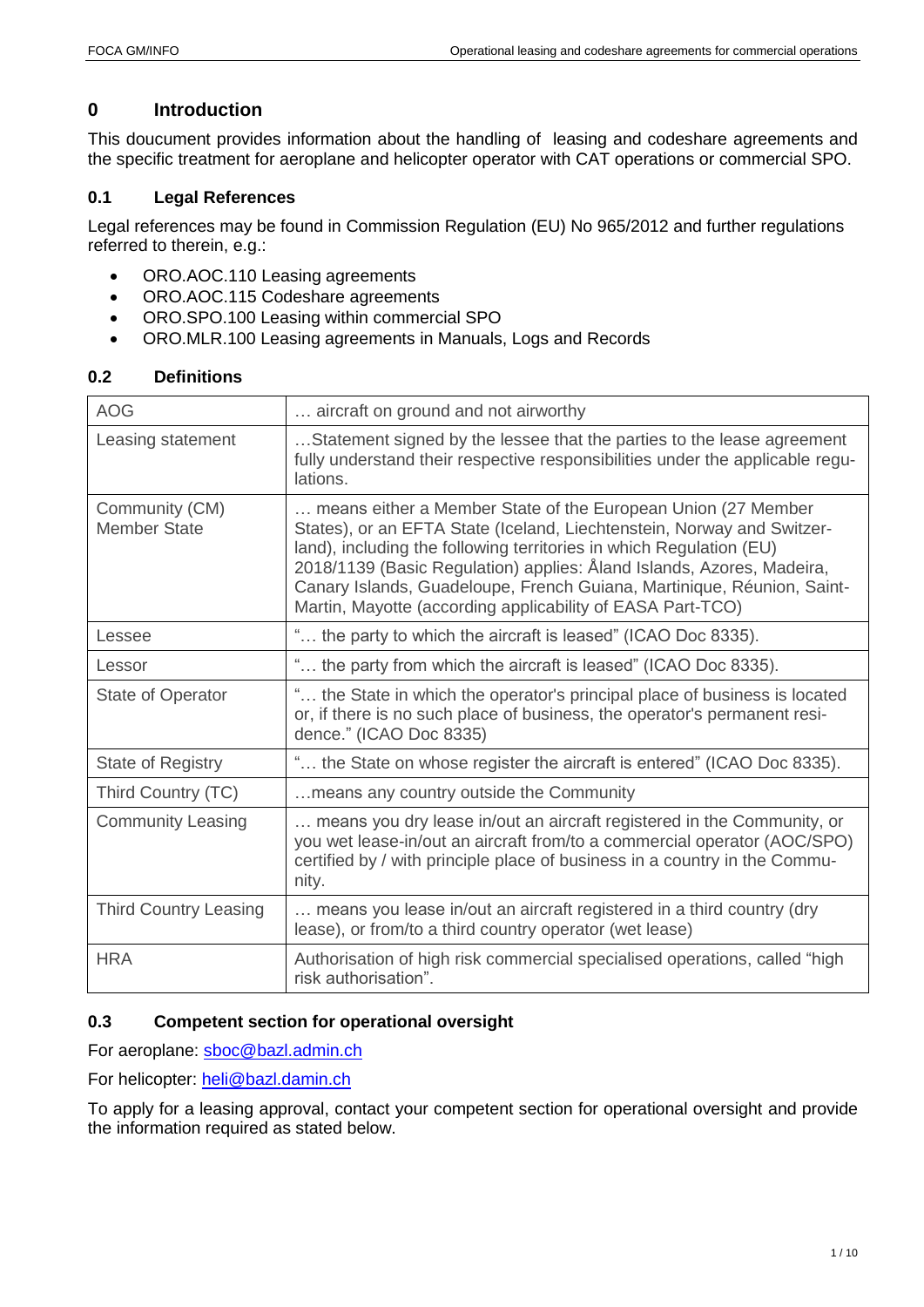#### <span id="page-3-0"></span>**1 General Information concerning Leasing**

(ORO.AOC.110 / ORO.SPO.100)

#### <span id="page-3-1"></span>**1.1 Introduction**

"Leasing" in the sense of EU 1008/2008 and EU 965/2012 means any operational agreement between two commercial operators (AOC/SPO) under which one operator provides aircraft (dry lease) or operational services (wet lease) to the other. A pure financial lease is not treated as an "operational lease" and therefore does not fall within the scope of this document.

For most types of leasing, the operator has to obtain specific approvals in advance; in certain cases even from various authorities (e.g. FOCA, the department of transport or foreign authorities). Therefore, as much time as possible should be given in advance so that the arrangements can be made before the planned start date of the leasing. As soon as foreign agencies have to be involved, it is hardly predictable how long it will take to process a leasing application.

Once the necessary agreements have been accepted from all parties involved, the FOCA will issue the required documents e.g. leasing approval, instructions, exemptions, OpSpecs, HRA, permits and licence validations (depending on the type of lease) before the aircraft can be legally operated under the aforementioned agreement.

Before you step into the process, always check the following topics:

- where does the aircraft come from (registry / operational environment, i.e. AOC/SPO/NCC),
- where does it go to, e.g. it may come from an AOC dry lease-out and go to a SPO dry leasein; many options are possible.
- which role do you play within the leasing (lessor / lessee)
- which countries are involved (CH, foreign state of community or third country)

#### <span id="page-3-2"></span>**1.2 Operating ban**

In any case a Swiss operator shall not lease-in aircraft included in the list of operators subject to operational restrictions, or registered in a state of which all operators under its oversight are subject to an operating ban or from an operator that is subject to an operating ban pursuant to Regulation (EC) No 2111/2005 (Black list).

#### <span id="page-3-3"></span>**1.3 Insurance**

With any leasing agreement, the insurance agreements have to be checked and adapted as required in order to cover the whole leasing operations.

#### <span id="page-3-4"></span>**1.4 HB registry**

In order to register an aircraft in the Swiss aircraft registry, the owner has to be a Swiss citizen, or a Swiss company. However, when the aircraft is going to be used by a Swiss AOC or commercial SPO Operator, then this operator may apply for an exemption at the FOCA registry office according art. 3 ff LFV SR748.01.

#### <span id="page-3-5"></span>**1.5 ICAO article 83bis**

If a lease agreement imposes specific delegation of functions of the State of registry to the State of Operation (e.g. delegation of technical oversight/approval), this delegation must be initiated by the State of registry by using the ICAO 83bis procedure.

An agreement according ICAO 83bis will normally be applied with dry lease-in/out. It is also conceivable to apply the procedure in a special wet-lease case.

The procedure for article 83bis of the Chicago Convention is described in ICAO Doc 10059. Depending on the case, it might be quite complex and very time consuming. Therefore, operators should inform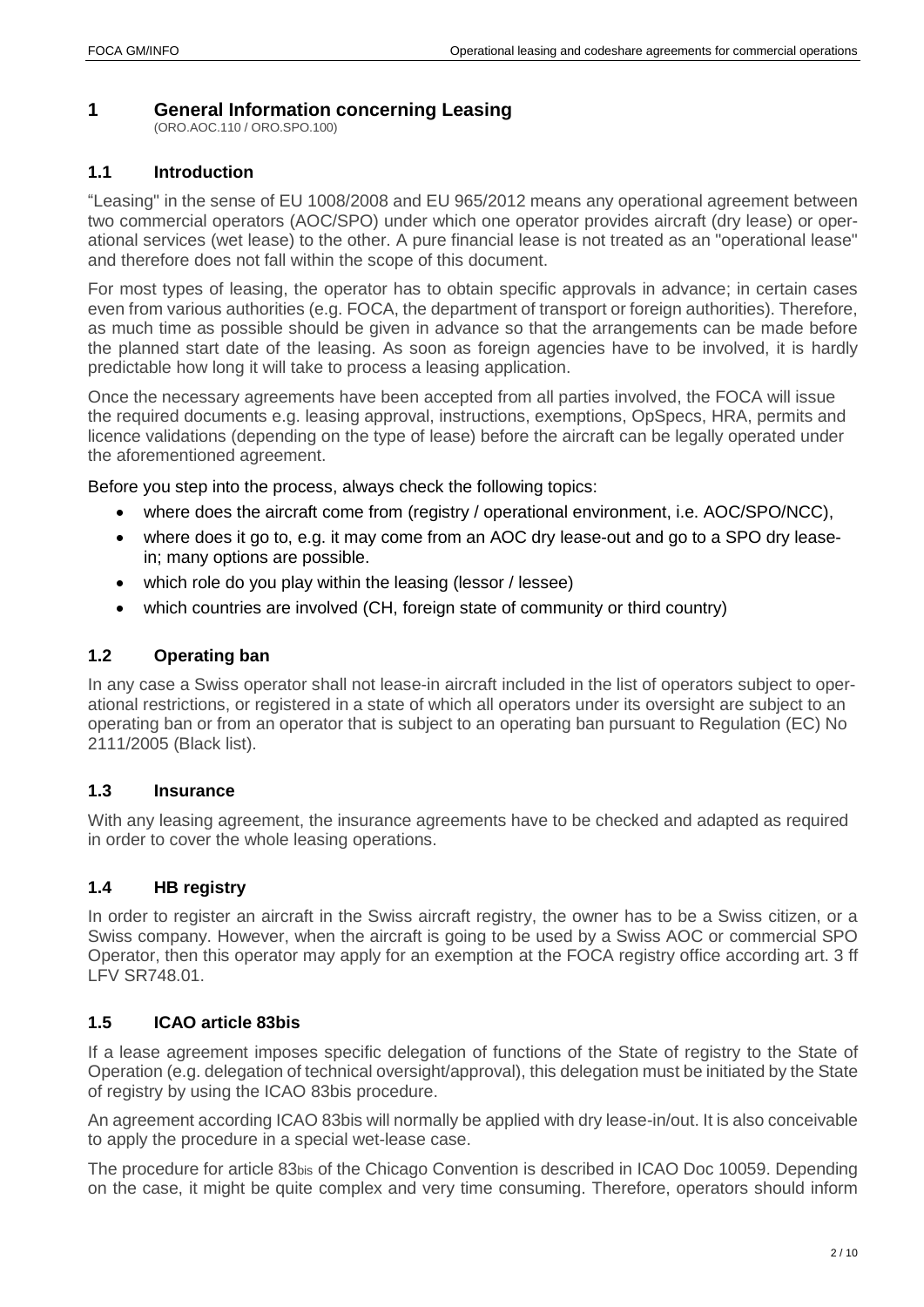the civil aviation authorities involved as early as possible to allow sufficient time for the necessary arrangements to be made before the planned start of the lease.

#### <span id="page-4-0"></span>**1.6 What is a dry lease?**

A dry lease agreement is considered as a temporary transfer of an aircraft between two commercial operators (operating CAT or SPO) without changing the owner of the aircraft (aircraft has not been sold), while

- operational and technical control lies with the lessee (as the new operator)
- operational oversight lies with the authorities of the state of operator
- technical oversight lies with the authorities of the state of registry, or as concluded between the state of operator and the state of registry according ICAO 83bis
- Dry lease approvals are considered as variations of the AOC or the SPO declaration by adding/deleting an aircraft.

When the owner of an aircraft changes, the process for owner change applies. For addition or removal of an aircraft to/from an AOC refer to the corresponding change process.

#### <span id="page-4-1"></span>**1.7 What is a wet lease?**

A wet lease agreement is mainly a delegation of a flight operation to/from another operator, while

- the operational and technical control and responsibility lies with the lessor but the commercial responsibility remains with the lessee.
- wet-lease agreements are only possible within same type of operation, i.e. AOC to AOC or SPO to SPO.
	- o AOC to AOC means: The lessor operates under his own AOC (operational control and responsibility, e.g. crew and OM) but under the operating licence of the lessee (commercial control and responsibility, e.g. passenger, cargo).
	- o SPO to SPO means: The lessor operates under his own SPO-Declaration (operational control and responsibility, e.g. crew, SOP, HRA) for the lessee which remains commercially responsible.

#### <span id="page-4-2"></span>**2 Leasing an aircraft within your AOC** (ORO.AOC.110)

#### <span id="page-4-3"></span>**2.1 Dry lease-in to your AOC**

(ORO.AOC.110(d))

FOCA approval is required and aircraft will be added on your AOC. If the aircraft is not registered in Switzerland, verification of ICAO 83bis procedure is required. For an application for approval please consider the following points and submit the required evidences to your competent section for operational oversight of FOCA:

|                                                                                                                                                                       | Aircraft registerd in |                |    |
|-----------------------------------------------------------------------------------------------------------------------------------------------------------------------|-----------------------|----------------|----|
|                                                                                                                                                                       | CН                    | CМ<br>(w/o CH) | ТC |
| Copy of the lease agreement, including<br>aircraft type, registration markings and serial number<br>Duration of the lease<br>Name and address of the registered owner | X                     | x              | X  |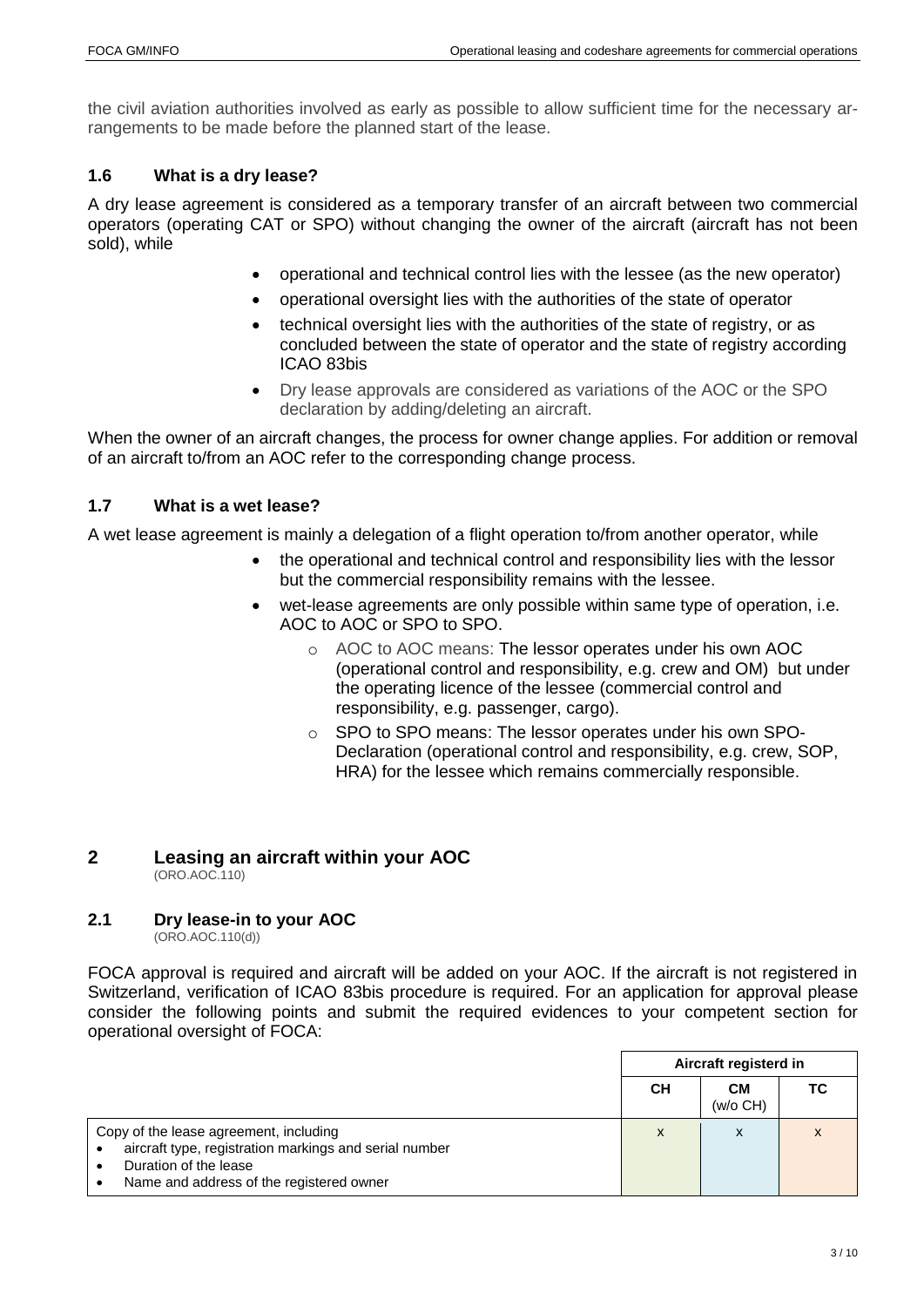| Copy of insurance certificates (for third party and passenger legal liability)                                                                                                                                                                          | $\mathsf{x}$ | $\mathsf{x}$ | $\mathsf{x}$ |
|---------------------------------------------------------------------------------------------------------------------------------------------------------------------------------------------------------------------------------------------------------|--------------|--------------|--------------|
| Leasing statement                                                                                                                                                                                                                                       | $\mathsf{x}$ | $\mathsf{x}$ | $\mathsf{x}$ |
| Change of operator in registry                                                                                                                                                                                                                          | $\mathsf{x}$ |              |              |
| New or revised Operations Manuals incl. Form 44.20, PRA and Compliance List<br>filtered to the relevant OPS paragraphs (OM-A, B, C, D, MEL, CAME, Maintenance<br>contract, Maintenance Programme, Technical Log, Reliability Programme,) as<br>required | $\mathsf{x}$ | X            | X            |
| Copy of a valid certificate of airworthiness                                                                                                                                                                                                            |              | $\mathsf{x}$ | $\mathbf{x}$ |
| Check with Swiss Customs (Eidgenössische Zollverwaltung), which formalities apply                                                                                                                                                                       |              | $\mathsf{x}$ | $\mathsf{x}$ |
| Review with FOCA and state of registry, if ICAO 83bis is required (due to schedule<br>reasons)                                                                                                                                                          |              | X            | $\mathbf{x}$ |
| The AOC holder has to demonstrate FOCA that an operational need has been<br>identified which cannot be satisfied through leasing an aircraft registered in the EU.                                                                                      |              |              | $\mathsf{x}$ |
| The duration of the dry lease-in does not exceed 7 months in any 12 consecutive<br>month's period.                                                                                                                                                      |              |              | X            |
| Compliance with (EU) No 1321/2014 (Continuing Airworthiness) is assured                                                                                                                                                                                 |              |              | $\mathsf{x}$ |
| Aircraft must be equipped in accordance with EU regulations for air operations                                                                                                                                                                          |              |              | X            |

When leasing is finished, reverse all changes from above as applicable.

#### <span id="page-5-0"></span>**2.2 Dry lease-out from your AOC**

(ORO.AOC.110(e))

FOCA aproval is required and aircraft will be deleted from your AOC. If the aircraft will be operated by an non-CH Operator, verification of ICAO 83bis procedure is required. For an application for approval please consider the following points and submit these evidences to your competent section for operational oversight of FOCA:

|                                                                                                                                                                                                                                                                                                                             | Aircraft will be operated by an<br>operator from |                |              |
|-----------------------------------------------------------------------------------------------------------------------------------------------------------------------------------------------------------------------------------------------------------------------------------------------------------------------------|--------------------------------------------------|----------------|--------------|
|                                                                                                                                                                                                                                                                                                                             | <b>CH</b>                                        | CМ<br>(w/o CH) | ТC           |
| Copy of the lease agreement, including<br>aircraft type, registration markings and serial number<br>Duration of the lease<br>٠<br>Name and address of the registered owner<br>٠                                                                                                                                             | $\mathsf{x}$                                     | $\mathsf{x}$   | $\mathsf{x}$ |
| Leasing statement                                                                                                                                                                                                                                                                                                           | $\mathsf{x}$                                     | $\mathsf{x}$   | $\mathsf{x}$ |
| New or revised Operations Manuals (removal from AOC) incl. Form 44.20, PRA and<br>Compliance List filtered to the relevant OPS paragraphs (OM-A, B, C, D, MEL,<br>CAME, Maintenance contract, Maintenance Programme, Technical Log, Reliability<br>Programme, Compliance List EASA OPS Subpart K & L, Compliance List CS26) | $\mathsf{x}$                                     | x              | X            |
| Review with FOCA, if ICAO 83bis is required                                                                                                                                                                                                                                                                                 |                                                  | x              | X            |

If the aircraft is deregistered and registered within the country of the lessee, it will be treated as an export of an aircraft and the following forms need to be submitted additionally:

| Request for deregistration form         |  |  |
|-----------------------------------------|--|--|
| Certificate of Airworthiness for Export |  |  |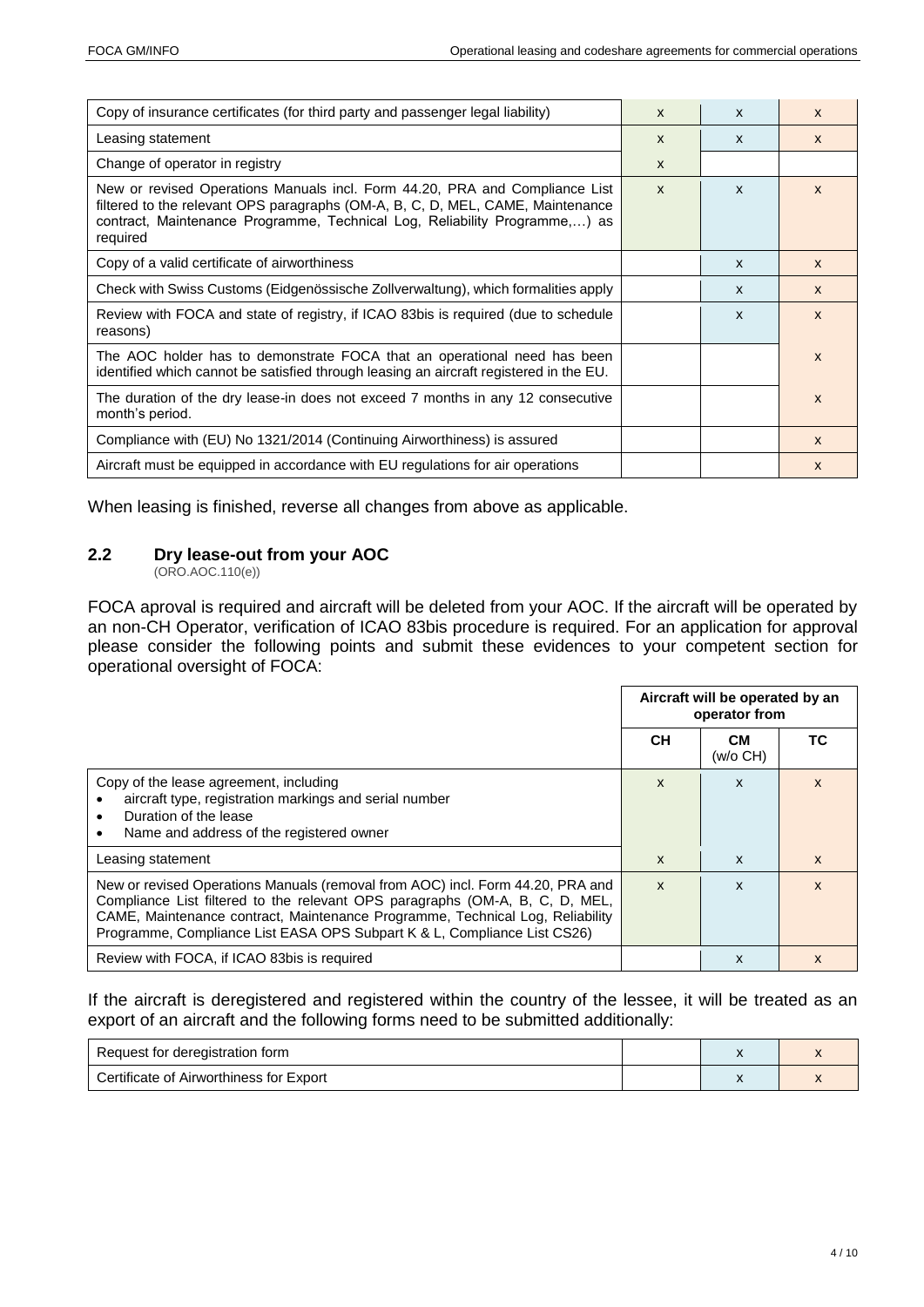#### <span id="page-6-0"></span>**2.3 Wet lease-in to your AOC**

(ORO.AOC.110(c))

#### <span id="page-6-1"></span>**2.3.1 General**

 $\overline{\phantom{a}}$ 

For wet lease-in there are the following possibilities for approval

- limited wet-lease-in approval
	- $\circ$  The approval will be issued for (a) specific flight number(s) and for a specified period of time (e.g. 10 days) by means of a letter of approval.
- unlimited wet-lease-in with framework approval
	- $\circ$  framework consists of processes for assessment and management of potential lessors listed on a so called 'white list' (incl. notification to FOCA), all documented in the OM and approved by FOCA without a time restriction.
	- o lessors listed on the 'white list' must be a community operator and may be wet leased-in without further approval
	- $\circ$  urgent wet lease-in of a lessor not on 'white list' (provisional approval) as part of framework approval (allowed in case of AOG and out of FOCA office hours)

For all wet-lease in operations, passengers have to be informed of the identity of the operating air carrier or carriers according to Commission Regulation (EC) No. 2111/2005.

#### <span id="page-6-2"></span>**2.3.2 Limited wet lease-in approval**

For an application for a limited approval please consider the following points and submit these evidences to your competent section for operational oversight of FOCA:

|                                                                                                                                                                                                                                                                          |               | Aircraft leased in will be<br>operated by |              |
|--------------------------------------------------------------------------------------------------------------------------------------------------------------------------------------------------------------------------------------------------------------------------|---------------|-------------------------------------------|--------------|
|                                                                                                                                                                                                                                                                          | <b>CH AOC</b> | <b>CM AOC</b><br>(w/o CH)                 | <b>TCO</b>   |
| Aircraft type, registration markings and serial number                                                                                                                                                                                                                   | $\mathsf{x}$  | X                                         | $\mathsf{x}$ |
| Name and address of the registered owner/operator                                                                                                                                                                                                                        | X             | X                                         | $\mathsf{x}$ |
| Copy of the lease agreement                                                                                                                                                                                                                                              | $\mathsf{x}$  | X                                         | $\mathsf{x}$ |
| Duration of the lease                                                                                                                                                                                                                                                    | $\mathsf{x}$  | X                                         | $\mathsf{x}$ |
| Leasing statement                                                                                                                                                                                                                                                        | X             | X                                         | $\mathsf{x}$ |
| Maintain a record of occasions when lessors are used                                                                                                                                                                                                                     | X             | X                                         | $\mathsf{x}$ |
| Evidence about wet lease-out notification of lessor to its authority                                                                                                                                                                                                     |               | X                                         | $\mathsf{x}$ |
| Copy of insurance certificates (Certificate for third party legal liability, Certificate of<br>passenger legal liability)                                                                                                                                                |               | X                                         | $\mathsf{x}$ |
| Copy of valid EASA AOC and operation specifications of the lessor, covering the<br>planned activities and routes                                                                                                                                                         |               | X                                         |              |
| Copy of a valid EASA certificate of airworthiness                                                                                                                                                                                                                        |               | X                                         |              |
| Copy of valid AOC issued in accordance with ICAO Annex 6 and operation<br>specifications of the lessor, covering the planned activities and routes (areas of<br>operation)                                                                                               |               |                                           | $\mathsf{x}$ |
| Copy of standard certificate of airworthiness in accordance to ICAO Annex 8                                                                                                                                                                                              |               |                                           | $\mathsf{x}$ |
| Assessment of safety standards of the TCO with regard to continuing airworthiness<br>and air operations are equivalent to the applicable requirements established by (EC)<br>No 1321/2014 and 965/2012, or evidence demonstrating compliance with AMC1<br>ORO.AOC.110(c) |               |                                           | $\mathsf{x}$ |
| A record of all TCO wet-lease-in has to be maintained for inspections by FOCA                                                                                                                                                                                            |               |                                           | $\mathsf{x}$ |
| Holder of a Swiss route licence for scheduled flights need prior approval by the traffic<br>rights department of FOCA according to Art. 117 Federal Civil Aviation Ordinance.                                                                                            |               |                                           | X            |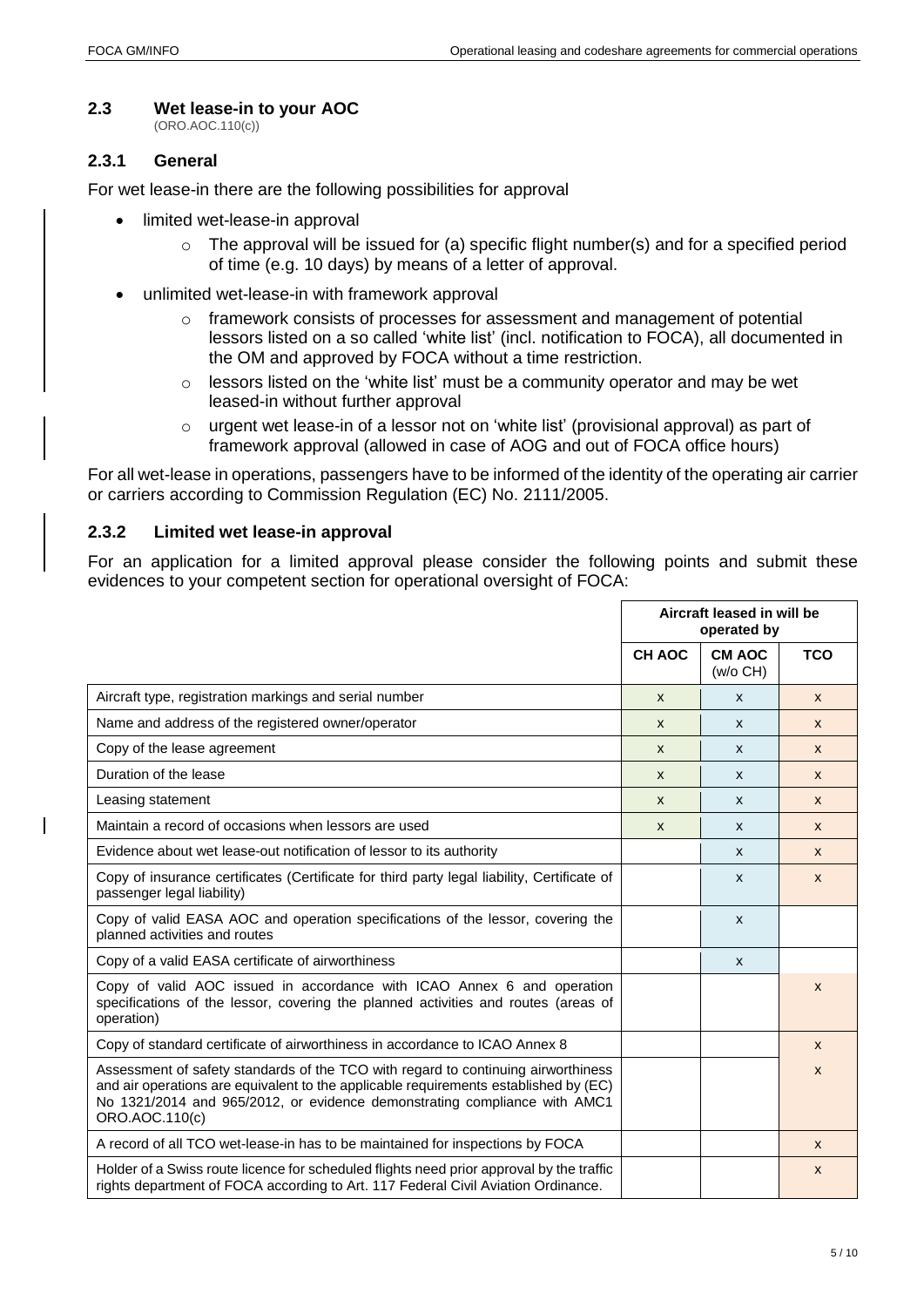Additionally, one of the following conditions needs to be fulfilled in order to get an approval by FOCA according to (EC) No 1008/2008:

| The operator justifies such leasing on the basis of exceptional needs, in which case<br>an approval may be granted for a period of up to 7 months that may be renewed<br>once for a further period of up to 7 months, or                                                                               |  | X |
|--------------------------------------------------------------------------------------------------------------------------------------------------------------------------------------------------------------------------------------------------------------------------------------------------------|--|---|
| The operator demonstrates that the lease is necessary to satisfy seasonal capacity<br>needs, which cannot reasonably be satisfied through leasing aircraft registered within<br>the community, or                                                                                                      |  |   |
| The operator demonstrates that the lease is necessary to overcome operational<br>difficulties and it is not possible or reasonable to lease aircraft registered within the<br>community, in which case the approval shall be of limited duration strictly necessary<br>for overcoming the difficulties |  |   |

FOCA has to inform the member states concerned about a wet lease-in of a TCO.

#### <span id="page-7-0"></span>**2.3.3 Unlimited wet lease-in framework approval**

This procedure is limited to CH operators who intend to wet lease-in community registered aircraft operated by a community operator on a regular basis or to cover AOG.

Basically, you as AOC operator have to assess the possible leasing partner(s) in advance and list those on a so called 'white list'. The assessment process and the 'white list' including any change thereof require prior approval from the FOCA. The approval will be valid without any time limitation.

The required processes and assessment methods as well as the 'white list' must be documented in the OM. This includes at least the following processes:

- Assessment and periodical review of lessors (process and method) Note: Process shall include management of all evidences required according to the table in chapter [2.3.2](#page-6-2) for all lessors on the 'white list'
- Initial development of 'white list' and its changes (e.g. lessors, fleet and possible limitations)
- Application to FOCA traffic rights when operating outside the community Note: On routes to/from outside the community, the lessee remains responsible for complying with the requirements regarding traffic rights (i.e. contact traffic rights before leasing takes place).
- Notification procedure(s) of all leases to FOCA (white list and/or urgent wet lease-in)
- Logs and records of framework leasing

Procedure to get a framework approval (initial):

- Document all required policies and processes in your OM according ORO.MLR and provide FOCA with application for framework approval and draft OM chapters for acceptance
- If policies and processes are accepted by FOCA, assess the required leasing partners using these processes, list them on the 'white list' in the OM and provide FOCA with the final OM Revision (including 'white list') and evidence of the assessment of the lessor(s).
- Upon successful assessment, FOCA will provide approval for the wet lease-in framework including the 'white list'.
- Any change to the process and/or to the 'white list' (addition/deletion) require FOCA approval.

Any wet lease-in that is carried out with a lessor that is not on the 'white list', or the leasing has not been notified to the FOCA according procedure, may result in a Level 1 finding with restriction on the framework approval. The FOCA will incorporate a review of the operator's wet leasing activities into its auditing schedule.

#### **2.3.3.1 Wet lease-in from 'white list'**

Having an approved 'white list', a CH AOC operator may now lease-in an aircraft from an operator on that list without further approval. All leases conducted pursuant to this approval must be notified to the competent section for operational oversight according to the approved notification process (monthly).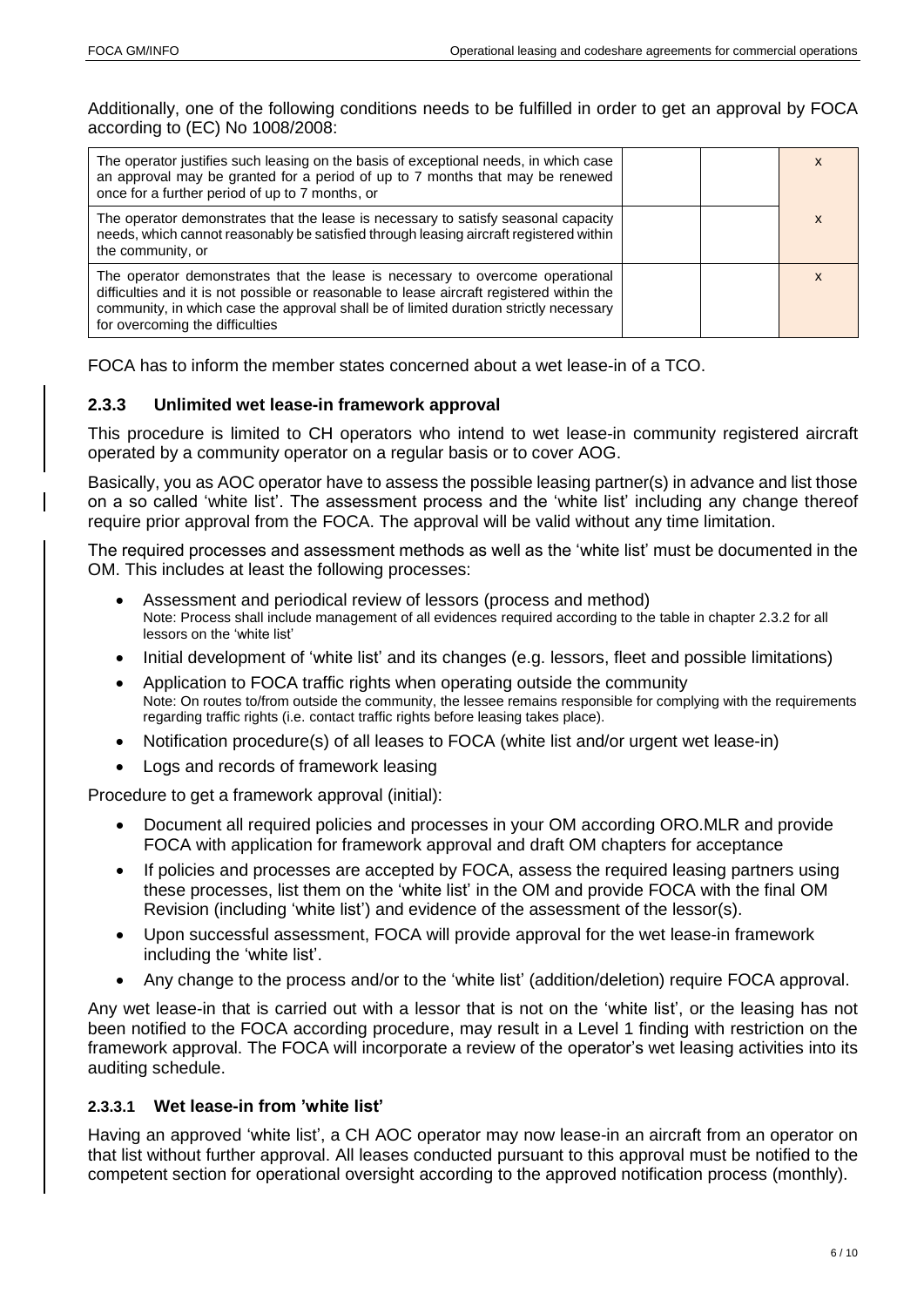#### **2.3.3.2 Urgent wet lease-in in case of AOG with operators not listed on the 'white list'**

An urgent wet lease-in may be conducted under the following circumstances

- CH AOC operator (lessee) holds a wet lease-in framework approval
- operator(s) (lessor) on the 'white list' are not available for wet lease-in
- reason for urgent need is AoG
- not possible to obtain regular wet lease-in approval due to "out of office hours" at the FOCA (e.g. weekends, public holidays)
- process for urgent wet lease-in is part of framework approval (e.g. policy, notification)

To obtain a provisional approval for urgent wet lease-in, assess the lessor according the approved framework process and notify the urgent leasing before the first flight takes place to your competent section for operational oversight (email) with the following details:

- Aircraft type, registration markings an serial number
- Name and address of the registered owner/operator
- Copy of the lease agreement
- Duration of the lease
- Leasing statement
- Confirmation from 'white list' lessor(s) that it/they is/are not available

This notification together with the process described in the OM validate the provisional approval. As soon as FOCA will receive/read the notification, it will assess the content.

Note: For routes to/from outside the community, inform traffic right by email before the flight takes place.

The provisional approval for urgent wet lease-in is limited to 7 consecutive days. If you as CH AOC operator need to continue the leasing with that lessor after the reopening of the FOCA, immediately inform the competent section of operational oversight and submit a formal application for the continuation of the leasing (either an addition of the operator to the 'white list' or according to regular wet lease-in procedure).

#### <span id="page-8-0"></span>**2.4 Wet lease-out from your AOC**

(ORO.AOC.110(f))

Wet lease-out agreements are not subject to approval but notification is mandatory. Whenever a Swiss AOC Operator plans to wet lease-out an aircraft, a notification has to be forwarded to your competent section for operational oversight of FOCA prior operation comprising the following information:

- Copy of the lease agreement, including aircraft type, registration markings, serial number, name and adress of the lessee and duration of the lease (AMC1 ORO.AOC.110(f))
- Planned area of operation
- Contact details to foreign NAA (in case of request for confirmation of foreign NAA)

All operational responsibilities remain with the Swiss AOC holder. In any case, it should verify that

- the lessee is holding an approval for wet-lease in
- any traffic rights needed are obtained
- the operations specifications allow such operation (e.g. type/area of operation) before starting operation.
- For leasings with longer duration than 6 month, verify need of ICAO 83bis with FOCA.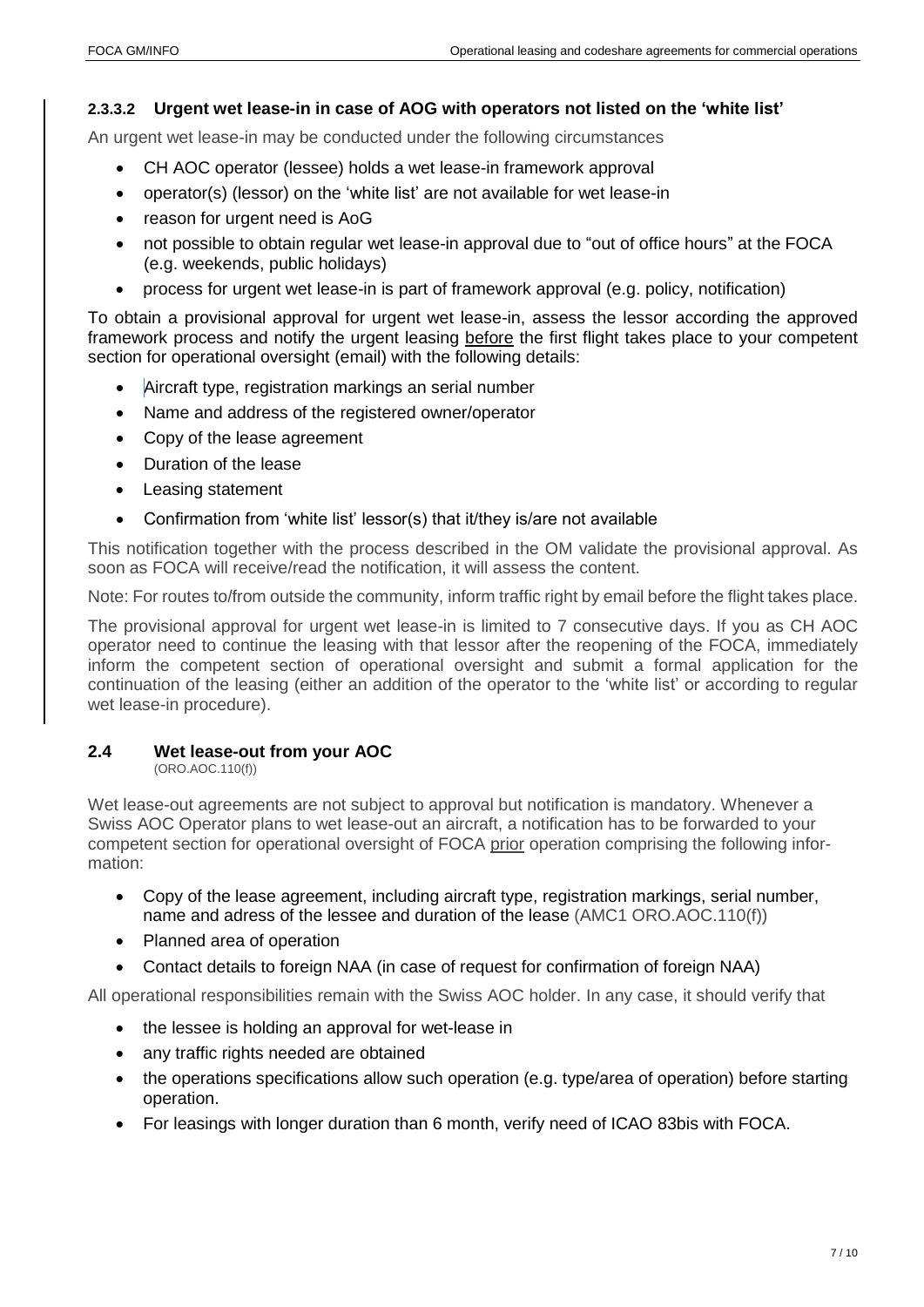### <span id="page-9-0"></span>**3 Leasing an aircraft used for CAT (AOC) and SPO**

(ORO.AOC.110 / ORO.SPO.100)

If a leased aircraft is used for CAT and SPO, the requirements for the respective AOC-chapter (above) have to be applied as well as the respective SPO-chapters (below). Always search thoroughly which chapters apply – first for the "leasing-out" and then for the "leasing-in".

Note: if an aircraft from a AOC-holder will be used by another SPO, NCC or NCO operator for a period of time not exceeding 30 days, then the procedures according ORO.GEN.310 *Use of aircraft listed on an AOC for non-commercial operations and specialised operations* shall be applied and the aircraft does not have to be removed from the AOC. The necessary approval for this kind of usage is not treated here. Therefore, please check out *GM/INFO ORO.GEN.310 mixed Operations.*

#### <span id="page-9-1"></span>**4 Leasing an aircraft for Specialised Operations (SPO)** (ORO.SPO.100)

For leasings between two commercial SPO operators having both their principle place of business in the community, no specific leasing-approval is required. However, the associated required adaptations to the relevant documents as stated below have to be assessed and implemented prior to operations.

A leasing-approval is only required for third country registered aircrafts or third country operators.

#### <span id="page-9-2"></span>**4.1 Dry lease-in to your SPO**

The full responsibility for the operations, maintenance and airworthiness transfers to your SPO. Following considerations have to be assessed and implemented prior to operations:

|                                                                                                    | Aircraft registerd in |                |              |
|----------------------------------------------------------------------------------------------------|-----------------------|----------------|--------------|
|                                                                                                    | <b>CH</b>             | CМ<br>(w/o CH) | ТC           |
| Amend your SPO Declaration (add aircraft)                                                          | $\mathbf{x}$          | $\mathsf{x}$   | $\mathsf{x}$ |
| Amend your HRA (add aircraft) and cross-border authorisations (as required)                        | $\mathsf{x}$          | $\mathsf{x}$   | $\mathsf{x}$ |
| Amend SPA, SOP, OM, MEL, AMP, CAME as required                                                     | $\mathsf{x}$          | $\mathsf{x}$   | $\mathsf{x}$ |
| TC only: apply for an approval @ FOCA prior operations by demonstrating the below<br>listed items: |                       |                | $\mathsf{x}$ |
| evidence that no EU-aircraft is available                                                          |                       |                | $\mathsf{x}$ |
| maximum duration of lease agreement of 7 month within any 12<br>٠<br>consecutive month             |                       |                | $\mathsf{x}$ |
| safety standard equivalent with EU 1321/2014<br>٠                                                  |                       |                | $\mathsf{x}$ |
| aircraft is equipped according to EASA Part-SPO                                                    |                       |                | $\mathsf{x}$ |
| leasing agreement<br>٠                                                                             |                       |                | $\mathsf{x}$ |
| leasing statement                                                                                  |                       |                | $\mathsf{x}$ |
| valid CofA                                                                                         |                       |                | $\mathsf{x}$ |

When leasing is finished, reverse all changes from above as applicable.

#### <span id="page-9-3"></span>**4.2 Dry lease-out from your SPO**

The full responsibility for the operations, maintenance and airworthiness transfers to the other operator. Following considerations have to be assessed and implemented prior to operations: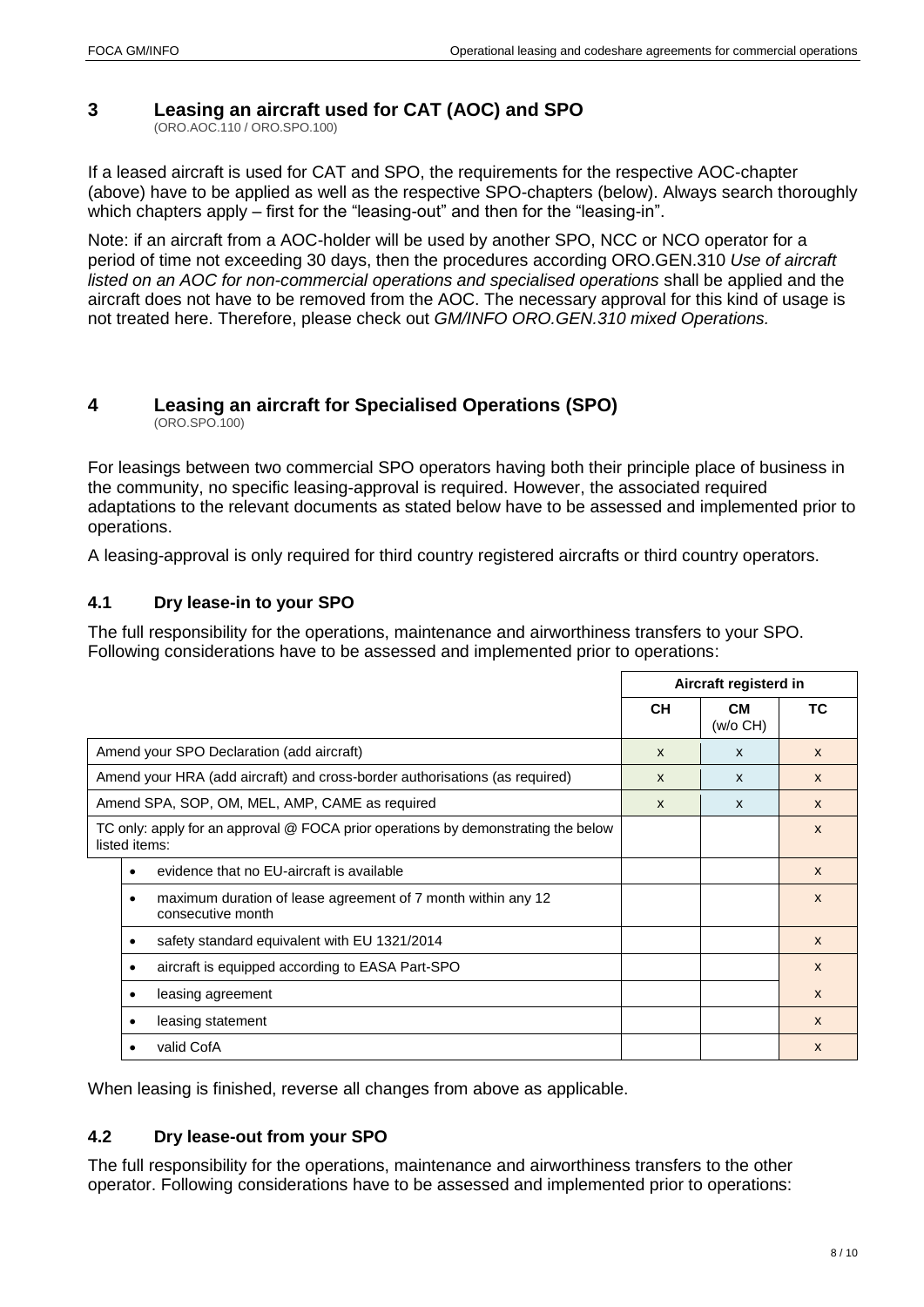|                                                                                |           | Principle place of business of<br>SPO operator in |    |
|--------------------------------------------------------------------------------|-----------|---------------------------------------------------|----|
|                                                                                | <b>CH</b> | CМ<br>(w/o CH)                                    | ТC |
| Amend your SPO Declaration (delete aircraft)                                   | x         | x                                                 |    |
| Amend your HRA (delete aircraft) and cross-border authorisations (as required) | X         | x                                                 |    |
| Amend SPA, SOP, OM, MEL, AMP, CAME as required                                 | X         | x                                                 | X  |
| TC only: Verify and comply with applicable local procedures/requirements       |           |                                                   | X  |

When leasing is finished, reverse all changes from above as applicable.

#### <span id="page-10-0"></span>**4.3 Wet lease-in to your SPO**

The full responsibility for the operations, maintenance and airworthiness remains with the other operator. Following considerations have to be assessed and implemented prior to operations:

|                                                                                                                                                                                                                                                                                          | Aircraft leased in will be<br>operated by |                           |              |
|------------------------------------------------------------------------------------------------------------------------------------------------------------------------------------------------------------------------------------------------------------------------------------------|-------------------------------------------|---------------------------|--------------|
|                                                                                                                                                                                                                                                                                          | <b>CH SPO</b>                             | <b>CM SPO</b><br>(w/o CH) | <b>TCO</b>   |
| Verify that the leased-in SPO Operator holds the following                                                                                                                                                                                                                               | X                                         | $\mathsf{x}$              | $\mathsf{x}$ |
| valid CofA<br>$\bullet$                                                                                                                                                                                                                                                                  | X                                         | X                         | X            |
| CAMO<br>$\bullet$                                                                                                                                                                                                                                                                        | X                                         | X                         | X            |
| Required insurances<br>$\bullet$                                                                                                                                                                                                                                                         | $\mathsf{x}$                              | X                         | X            |
| <b>Required SOP</b><br>$\bullet$                                                                                                                                                                                                                                                         | X                                         | X                         | X            |
| Cross-border HRA for Switzerland (if not, it must apply for HRA to its own<br>$\bullet$<br>Civil Aviation Authority)                                                                                                                                                                     |                                           | X                         | X            |
| Verify that the leased-in SPO Operator complies with all Swiss legislation, e.g.                                                                                                                                                                                                         |                                           | X                         | X            |
| Authorisation to fly under the minimum altitude<br>$\bullet$                                                                                                                                                                                                                             |                                           | X                         | X            |
| Authorisation for landing outside airports<br>$\bullet$                                                                                                                                                                                                                                  |                                           | X                         | X            |
| Pilots licences incl. MOU(H) if required<br>$\bullet$                                                                                                                                                                                                                                    |                                           | X                         | X            |
| FTL acc. VBRI<br>$\bullet$                                                                                                                                                                                                                                                               |                                           | X                         | X            |
| All personnel have a working permit for Switzerland<br>$\bullet$                                                                                                                                                                                                                         |                                           | X                         | $\mathsf{x}$ |
| Evidence about wet lease-out notification of lessor to its authority                                                                                                                                                                                                                     |                                           | X                         | X            |
| TC only: apply for an approval @ FOCA prior to operations by demonstrating the<br>below listed items:                                                                                                                                                                                    |                                           |                           | X            |
| maximum duration of lease agreement of 7 month within any 12<br>$\bullet$<br>consecutive month                                                                                                                                                                                           |                                           |                           | $\mathsf{x}$ |
| Assessment of safety standards of the TCO with regard to continuing<br>$\bullet$<br>airworthiness and air operations are equivalent to the applicable<br>requirements established by (EC) No 1321/2014 and 965/2012, or<br>evidence demonstrating compliance with AMC1 ORO.SPO.100(c)(1) |                                           |                           | X            |
| leasing agreement<br>$\bullet$                                                                                                                                                                                                                                                           |                                           |                           | X            |
| leasing statement                                                                                                                                                                                                                                                                        |                                           |                           | X            |
| valid CofA according ICAO Annex 8                                                                                                                                                                                                                                                        |                                           |                           | X            |
| Maintain a record of all TCO wet-lease-in operations for inspections by FOCA                                                                                                                                                                                                             |                                           |                           | X            |